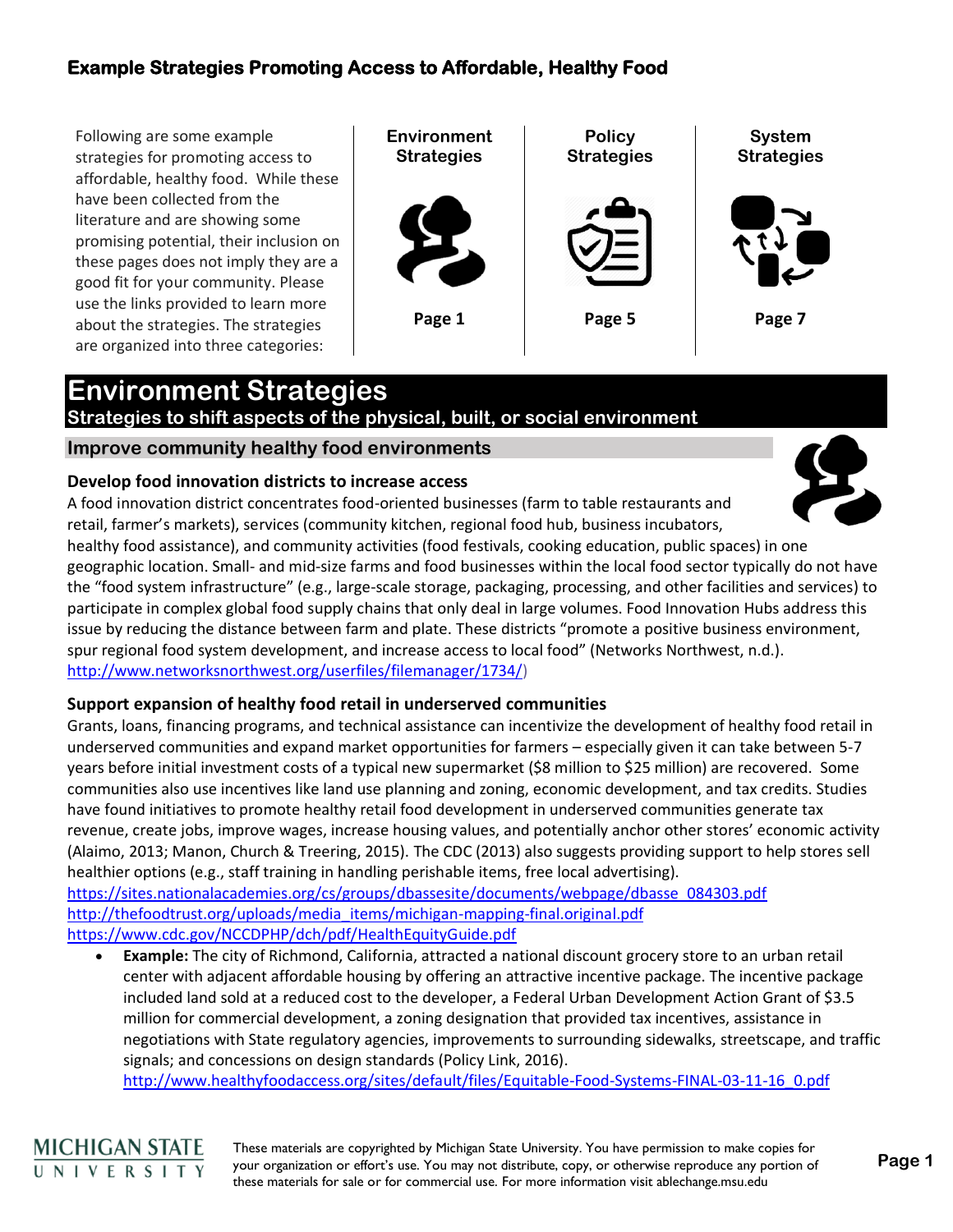### **Provide mobile food retail**

Bring needed products, healthy food, opportunities, and/or cross-sector services and supports (e.g., health services, literacy supports, etc.) to areas with limited access. Provide online ordering and home delivery of healthy options for customers with transportation limitations. (CDC, 2013)

<https://www.cdc.gov/NCCDPHP/dch/pdf/HealthEquityGuide.pdf>

• **Example:** St. Louis MetroMarket is a mobile farmers market that sells produce to low-income neighborhoods that do not have grocery stores. The organization partnered with local hospitals to allow doctors to prescribe produce for children based on their level of hunger – the prescription can be used as a coupon at the MetroMarket[. https://www.globalcitizen.org/en/content/city-bus-mobile-farmers-market-access-fresh](https://www.globalcitizen.org/en/content/city-bus-mobile-farmers-market-access-fresh-produc/)[produc/](https://www.globalcitizen.org/en/content/city-bus-mobile-farmers-market-access-fresh-produc/)

### **Expand farmers' markets in underserved neighborhoods**

Provide incentives for the production, distribution, and procurement of foods from local farms; farmers' markets, community-supported agricultural programs, farm stands (Frieden, Dietz & Collins, 2010). <http://content.healthaffairs.org/content/29/3/357.long>

- **Example:** Community partners in rural Southwest Georgia worked together to repurpose unused public land for farmer's markets. Disadvantaged farmers had new venues to sell their produce. When the market was ready to open, community activities, such as local high school band performances, were held to attract patrons. (CDC, 2013)<https://www.cdc.gov/NCCDPHP/dch/pdf/HealthEquityGuide.pdf>
- **Design Tip:** Locate farmers' markets in locations that are easy for people to access, such as schools, local hospital, worksites, and places accessible to public transportation (Miller, 2011; Wang & Qiu, 2016). [www.phi.org/uploads/application/files/jpmrtjk4r5poqaz0sm2n11tlyiybkrusw0mfjfsv0qxli98yin.pdf;](http://www.phi.org/uploads/application/files/jpmrtjk4r5poqaz0sm2n11tlyiybkrusw0mfjfsv0qxli98yin.pdf) <http://www.sciencedirect.com/science/article/pii/S0264275115300184>

### **Connect local farm and food production to local retailers to keep food dollars in community**

This strategy can support local economic development through healthy food retail. Retailers in underserved communities may not understand how they can support and enhance local economic development. (CDC, 2013). <https://www.cdc.gov/NCCDPHP/dch/pdf/HealthEquityGuide.pdf>

### **Support personal or community gardens in underserved communities**

Research suggests people who grow gardens (and their household members) eat more vegetables than nongardeners do, and the more vegetables they grow, the more they eat. Some communities encourage SNAP recipients to use their benefits to purchase seeds and plant starts to use in personal or community gardens (Alaimo, 2013). [https://sites.nationalacademies.org/cs/groups/dbassesite/documents/webpage/dbasse\\_084303.pdf](https://sites.nationalacademies.org/cs/groups/dbassesite/documents/webpage/dbasse_084303.pdf)

• **Example**: Detroit, Michigan, has one of the highest home foreclosure rates in the country, leading to increased abandoned buildings and boarded-up homes and as a result vandals and petty crime. An international nonprofit called Urban Farming partnered with the local county government to transform 20 abandoned properties into active fruit and vegetable garden plots that feed the homeless and improve the aesthetic appeal of city neighborhoods. Since establishing the gardens, residents report less vandalism and blight in their community and the local county government donates water to maintain the city gardens on an ongoing basis (Bear, 2008).<http://www.npr.org/templates/story/story.php?storyId=91354912>

### **Limit the density of fast-food establishments**

Zoning restrictions can limit the density of fast-food establishments or can establish buffer zones between schools and recreation areas. Evidence that greater density of neighborhood fast-food outlets is associated with increased obesity suggests that zoning regulations are worthy of further study. Nonetheless, restrictions on fast-food establishments alone are likely to be insufficient because of the availability of less healthy food elsewhere (Frieden, Dietz & Collins, 2010).<http://content.healthaffairs.org/content/29/3/357.long>

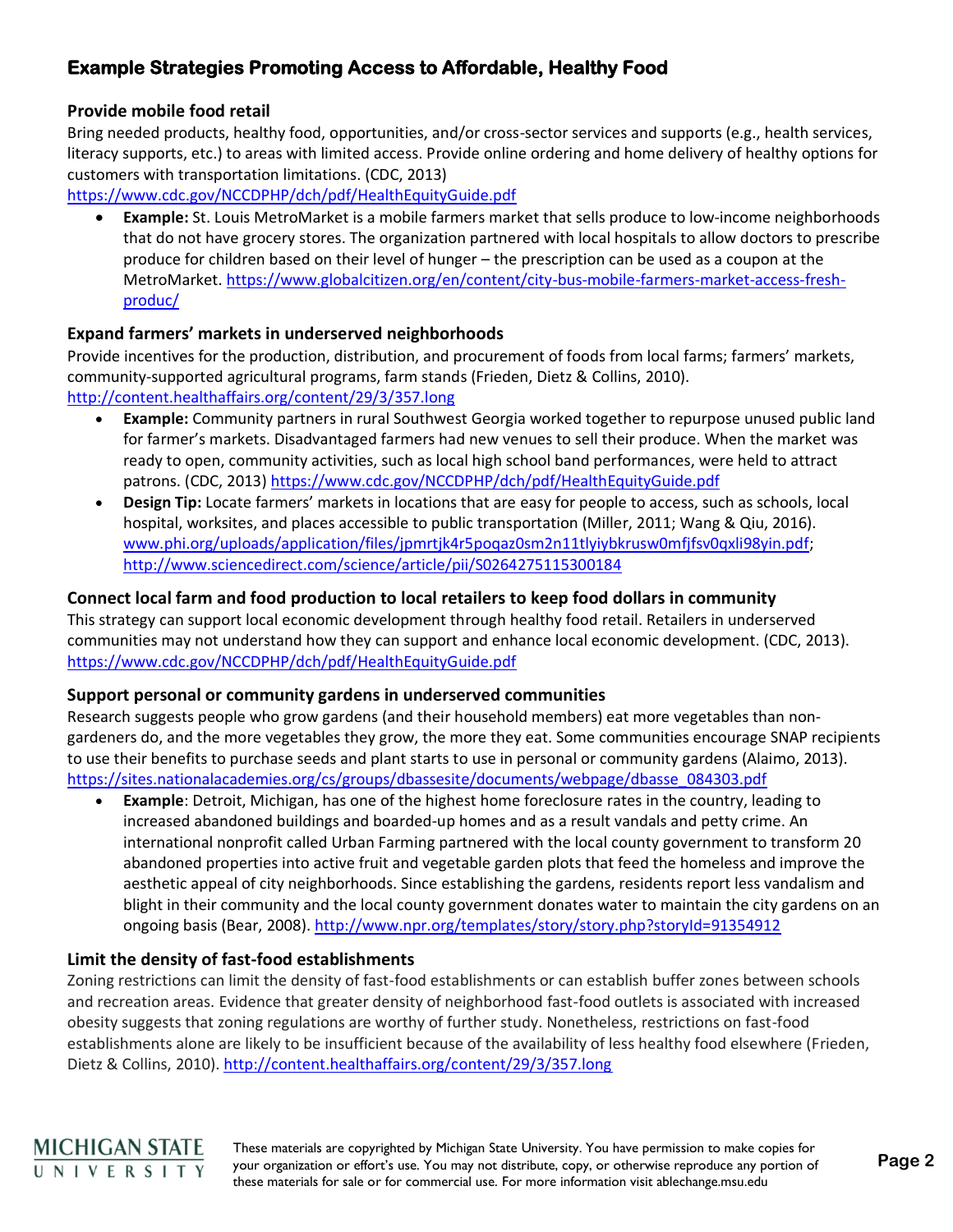### **Limit children's exposure to advertising of unhealthy foods**

Communities can limit children's exposure to advertisements of unhealthy foods and beverages through voluntary ad restrictions or through banning these ads. The United Kingdom, Norway, and Sweden have banned these advertisements (Norway and Sweden have actually banned all advertising directed at children under age twelve), and Australia is using voluntary self-regulation, including a phase-out of marketing of unhealthy food until later at night. The FTC proposed large-scale restrictions on television advertising to children in the 1979s, but these proposals were abandoned. However, there are thousands of pages of archived expert testimony available for groups interested in advocating around these issues (Elliott et al., 1981; Westen, 2006).

<http://digitalcommons.lmu.edu/cgi/viewcontent.cgi?article=2508&context=llr>

• **Example**: San Francisco County passed the Commercial Free Schools Act that prohibits the San Francisco Unified School District from entering into exclusive contracts with soft drink or snack food companies and restricts advertising of commercial products in the school district (Institute for Local Self-Reliance, 2009). <https://ilsr.org/rule/advertising/2524-2/>

### **Improve healthy food environments in local settings and businesses**

### **Provide easier access to clean drinking water to discourage soda consumption**

Increasing the amount of water people drink can help limit weight gain among children, adolescents, and adults because it replaces sugar-sweetened beverages and reduces people's total calorie intake. Installing water fountains in public places and facilities (e.g., worksites, schools, government



buildings, hospitals, etc.) can increase how much water people drink. Some communities passed regulations like the Healthy, Hunger-Free Kids Act of 2010 that requires schools participating in federally funded child nutrition programs to make water available during meals at no cost to students, and mandates childcare facilities provide free water throughout the day (Glickman et al., 2012).<https://www.ncbi.nlm.nih.gov/pubmed/24830053>

### **Provide more healthy food options on menus and vending machines**

Workplaces, schools, hospitals, and other organizations can take simple steps to improve the food environment, such as phasing out sugary foods and drinks at staff meetings, adding more healthy options to cafeteria menus, and providing microwaves and refrigerators for staff.

- **School Example:** Bibb County, GA built a centralized kitchen for basic prep and cooking to ensure the county's 41 schools can serve healthy meals. The centralized model allows each school to serve healthier food options without investing in kitchen equipment or staffing changes. (CDC, 2013) <https://www.cdc.gov/NCCDPHP/dch/pdf/HealthEquityGuide.pdf>
- **School Example:** The Vista Unified School District of California implemented a vending machine policy that eliminated less healthy food options and replaced them with healthier choices at a local high school. Chips and candy were replaced with foods such as fresh fruits, vegetables, and yogurt; sodas were eliminated in favor of water, juices, and sports drinks. Vending machine sales increased significantly after policy implementation, from \$9,000 to \$41,000 annually (Coalition on Children and Weight San Diego, 2006). <http://sandiegohealth.org/disease/obesity/calltoactionfinalversion.pdf>
- **Hospital Example:** Fairview Hospital removed sugar-sweetened beverages off the patient menus and eliminated sugar drinks from the cafeteria and vending machines. The foodservice director noted the beverage distributor contract did not specify that sugar drinks must be sold, so he just changed his order to beverages without added sugar (CDC, 2015).

[https://www.cdc.gov/obesity/downloads/p2p/p2p\\_food\\_issue2.pdf](https://www.cdc.gov/obesity/downloads/p2p/p2p_food_issue2.pdf)

• **Hospital Example:** The Cleveland Clinic changed the way their cafeterias operated, taking away can openers in favor of knives, replacing 70% of what was served from processed foods to foods cooked by the kitchen staff themselves, and using citrus fruits to flavor foods instead of salt and other additives (CDC, 2015). [https://www.cdc.gov/obesity/downloads/p2p/p2p\\_food\\_issue1.pdf](https://www.cdc.gov/obesity/downloads/p2p/p2p_food_issue1.pdf)

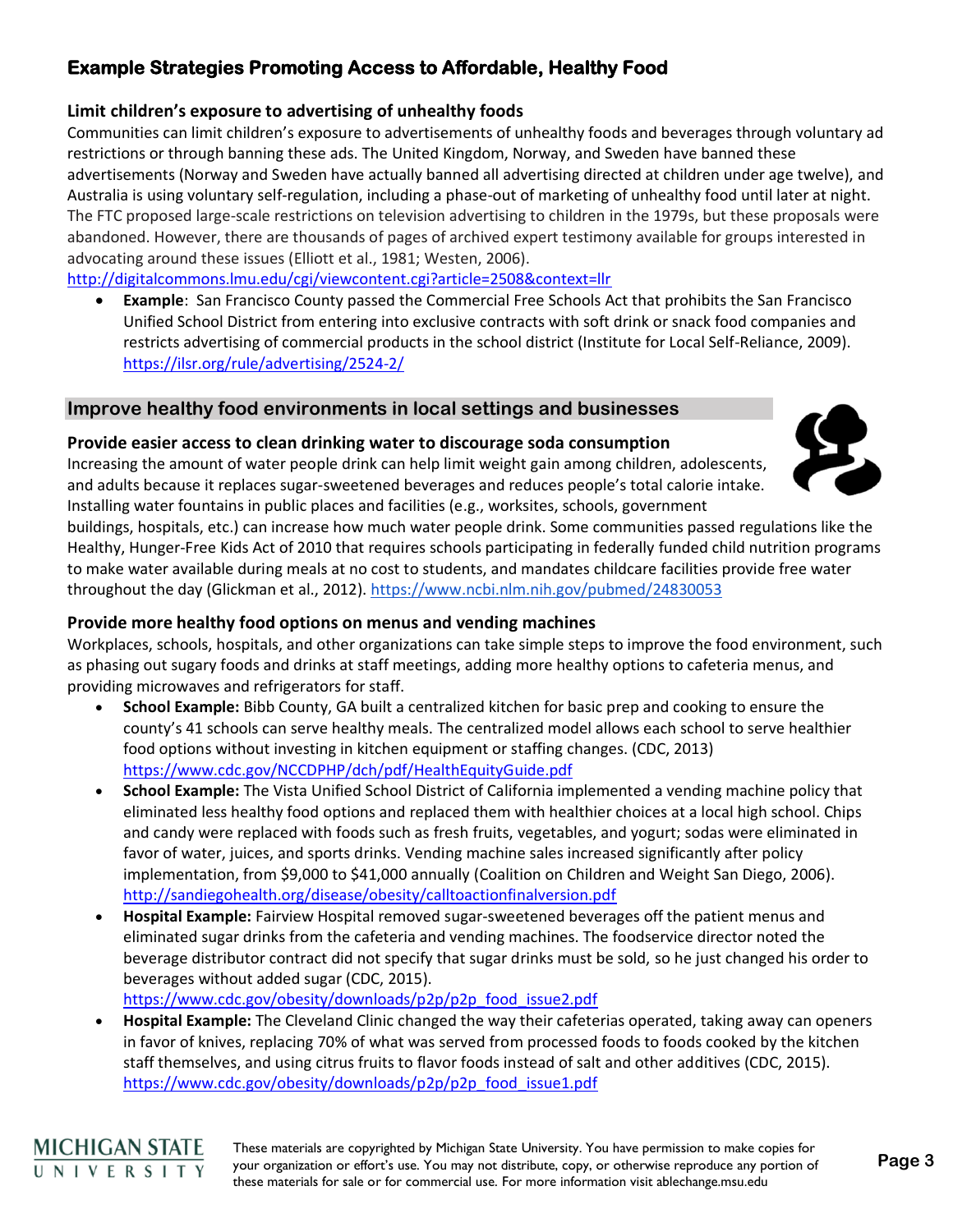• **Park Example:** Since 2006 California State Parks requires and supports park concessions to provide affordable, appealing, high-quality, pure, and organic foods at all State Park food venues." (Blanck, 2012). <http://online.liebertpub.com/doi/abs/10.1089/chi.2012.0085.blan>

### **Promote fruits and vegetables at checkout aisles and point of purchase**

Stores can increase produce sales with attractive, well-kept displays and placement of produce at checkout aisles (Frieden, Dietz & Collins, 2010).<http://content.healthaffairs.org/content/29/3/357.long>

• **Example:** In St. Paul, Minnesota, school adopting the "Five a Day Power Plus Program" provided an additional fruit item on days baked desserts were served to promote fruits and vegetables at point-of-purchase. Evaluation of the program found that fruit and vegetable consumption increased significantly among children in the intervention group as compared with a control group (Perry et al., 1998). <https://www.ncbi.nlm.nih.gov/pmc/articles/PMC1508423/?tool=pmcentrez>

#### **Provide clear calorie counts and healthy symbols on menus**

Providing nutrition and calorie information directly on menus or menu boards allows people to more easily choose lower-calorie options. One study found that around a third of people who have this information said it affects their buying behavior and leads them to consume fewer calories. (Dumanovsky, Nonas, Huang, Silver & Bassett, 2009). <https://www.ncbi.nlm.nih.gov/pubmed/19343015> Organizations can also add signs or symbols to vending machines or cafeteria/snack bar menus denoting healtheri food and beverage choices (Michigan Healthy Worksites DHEW Assessment, 2016)<http://www.mihealthtools.org/>

• **Example:** New York City implemented restaurant calorie labeling requirements in 2008 and as a result about one in six fast-food restaurant customers use posted calorie information (Dumanovsky, Nonas, Huang, Silver & Bassett, 2009).<https://www.ncbi.nlm.nih.gov/pubmed/19343015>

#### **Help restaurants adopt healthier food selections as default on menus**

Many smaller full-service and quick-service restaurants and catering trucks operate on thin margins of profit and may be reluctant to modify menus for fear of losing customers and revenue. Suggest changes to food preparation and selection that are not only healthy, but also cost-effective (e.g., offer whole beans in addition to refried beans, switch from lard and margarine to oils (directly cited from CDC, 2013)). Some companies have begun to make healthier options the default selection unless the customer requests otherwise. Other companies are beginning to offer healthier (lower-calorie) children's meals (Directly Cited from Glickman et al., 2012). In 2011, the 19 large restaurant chains have agreed to provide at least one children's meal option with no more than 600 calories (NRA, 2017). <https://www.cdc.gov/NCCDPHP/dch/pdf/HealthEquityGuide.pdf>

<https://www.ncbi.nlm.nih.gov/pubmed/24830053>

<http://www.restaurant.org/Industry-Impact/Food-Healthy-Living/Kids-LiveWell/About>

- **Example:** The Baltimore Healthy Carryout (BHC) Project worked with carryout restaurants in low-income neighborhoods to phase in more healthy options. BHC staff worked with restaurants to identify what healthy food options customers would want, supported them in adopting seasonal options to their menu, and helped with promotion. (CDC, 2013).<https://www.cdc.gov/NCCDPHP/dch/pdf/HealthEquityGuide.pdf>
- **Example:** After Disney began offering a healthier children's meal as the default option at its theme parks in 2006, more than 50 percent of customers stayed with the healthier choice (The Walt Disney Company, 2011). [https://ditm-twdc-us.storage.googleapis.com/FY10Disney\\_2010\\_CC\\_Report.pdf](https://ditm-twdc-us.storage.googleapis.com/FY10Disney_2010_CC_Report.pdf)
- **Example:** In summer 2011, McDonald's announced it would be including apples, a smaller portion of French fries, and 20 percent fewer calories overall in the "most popular" Happy Meals. (Directly cited from Glickman et al., 2012).<https://www.ncbi.nlm.nih.gov/pubmed/24830053>

### **Provide storage and preparation supports for employees to bring their own food**

Help worksites provide food preparation and storage facilities for employees who bring their lunch/meals to work (Michigan Healthy Worksites DHEW Assessment, 2016)<http://www.mihealthtools.org/>

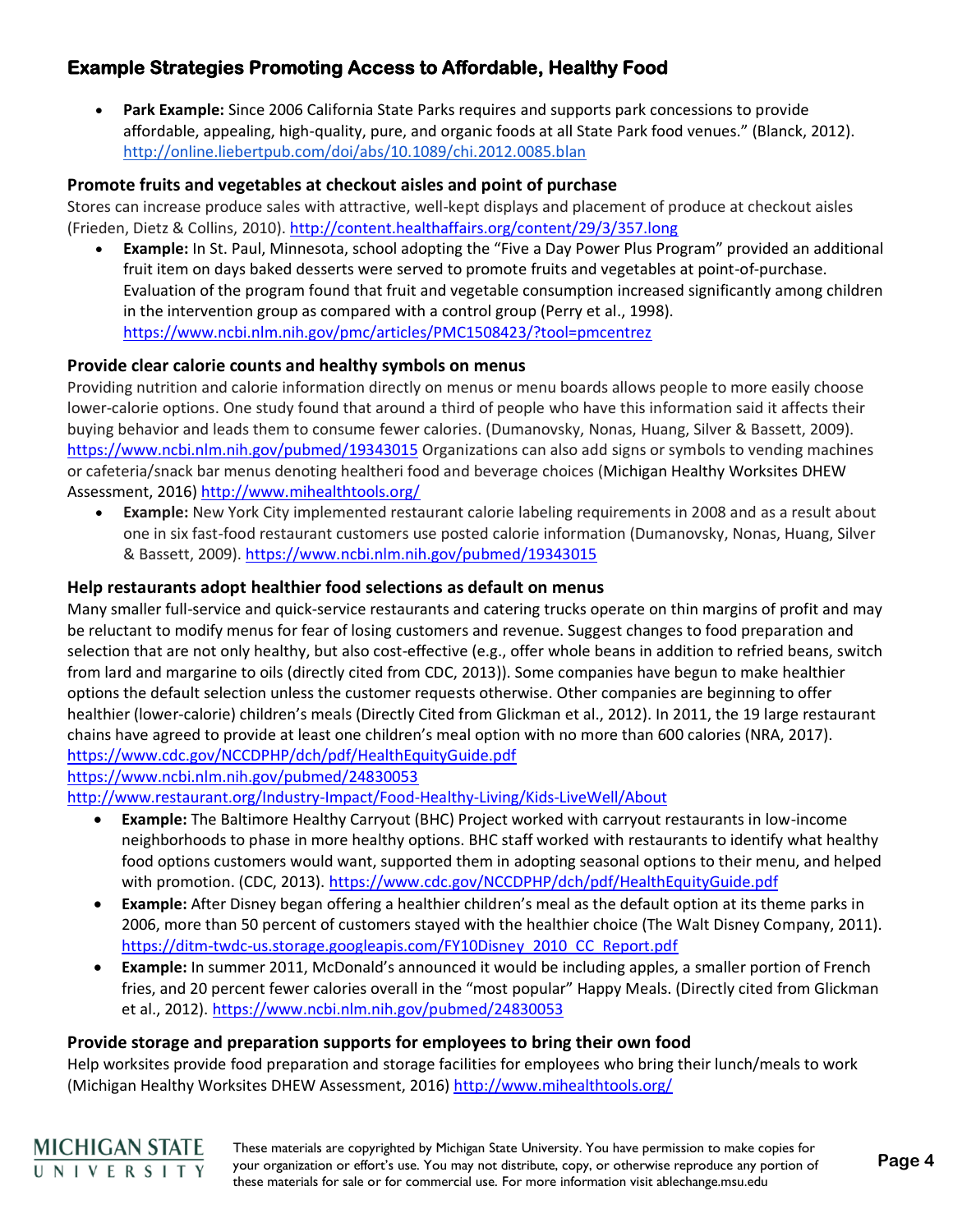### **Provide more nutritious and diverse meals at food pantries**

Food packages distributed from food pantries often lack important nutrients, usually only provide enough for a family for 3 days, includes only a small percentage of the food available to households from SNAP and WIC, and is often past its expiration date and quickly spoils. Food pantries can work to expand their offerings to provide more nutritious and diverse meals, as well as ban unhealthy food such as soda and candy donations (Alaimo, 2013). <http://kresge.org/sites/default/files/Preserving-affordable-housing-policy-tools-April-2015.pdf>

# **Policy Strategies**

### **Strategies to shift policies, practices, or procedures**

**Align policies and practices with food access goals**

### **Set standards for large institutions to provide healthy food**

Help put in place nutrition and purchasing standards to align food practices with health goals.



- **Example:** In 2008, New York City became the first major city in the United States to set nutrition standards for all foods sold or served in city agencies, including schools, senior centers, homeless shelters, child care centers, afterschool programs, correctional facilities, public hospitals, and parks. The standards require city agencies to include two servings of fruits and vegetables in every lunch and dinner, phase out deep-frying, lower salt content, serve healthier beverages, and increase the amount of fiber in meals (Freudenberg & Silver, 2013). [http://www.nycfoodpolicy.org/wp](http://www.nycfoodpolicy.org/wp-content/uploads/2013/05/JOBS_WHOLEREPORT.pdf)[content/uploads/2013/05/JOBS\\_WHOLEREPORT.pdf](http://www.nycfoodpolicy.org/wp-content/uploads/2013/05/JOBS_WHOLEREPORT.pdf)
- **Example**: In 2011, the Los Angeles Food Policy Council launched a Good Food Purchasing Pledge campaign to get large public and private institutions—those that spend more than \$1 million on food annually—to commit to purchasing in ways that encourage healthy eating, local economic development, worker rights and fair wages, environmental sustainability, and animal welfare. The Los Angeles Unified School District—, which serves 650,000 meals daily—signed on in fall 2012, right after the City of Los Angeles. The second-largest school district in the country now spends about half its \$125 million food budget locally (double the percentage in 2011), has purchased \$12 million in fruits and vegetables from local growers, and has created at least 150 new jobs. Similar campaigns are underway in communities across the country (Los Angeles Food Policy Council, 2017).<http://goodfoodla.org/policymaking/good-food-procurement/>

### **Help worksites shift policies to promote healthier food options**

Help worksites create a written policy or formal communication that makes healthier food and beverage choices available during meeting and events where food/beverages are served. (Michigan Healthy Worksites DHEW Assessment, 2016)<http://www.mihealthtools.org/>

• **Example:** Fairview Hospital substituted traditional service of soda and cookies at staff meetings with pitchers of filtered water, unsweetened ice tea and fresh fruit (CDC, 2015). [https://www.cdc.gov/obesity/downloads/p2p/p2p\\_food\\_issue2.pdf](https://www.cdc.gov/obesity/downloads/p2p/p2p_food_issue2.pdf)

## **Help schools and early childhood settings shift food policies related to fundraising and rewards**

Help schools adopt policies to discourage the use of less healthy food as a reward and encourage fundraising activities that include healthy options. (CDC, 2013)<https://www.cdc.gov/NCCDPHP/dch/pdf/HealthEquityGuide.pdf>

• **Example:** Southern Nevada Health District provides training to childcare centers to embed new institutional policies related to healthy food. Centers were offered continuing education credits as incentive to engage in the process. (CDC, 2013)<https://www.cdc.gov/NCCDPHP/dch/pdf/HealthEquityGuide.pdf>

### **Shift restaurant practices to encourage healthy portion sizes**

The Colorado Department of Public Health and Environment [CDPHE] implements the Small Steps for Healthy Leaps program to encourage restaurants to promote healthier food options for customers. One aspect of the program is the "Take 1⁄2 to Go" campaign, in which participating restaurants provide customers the option of placing half of

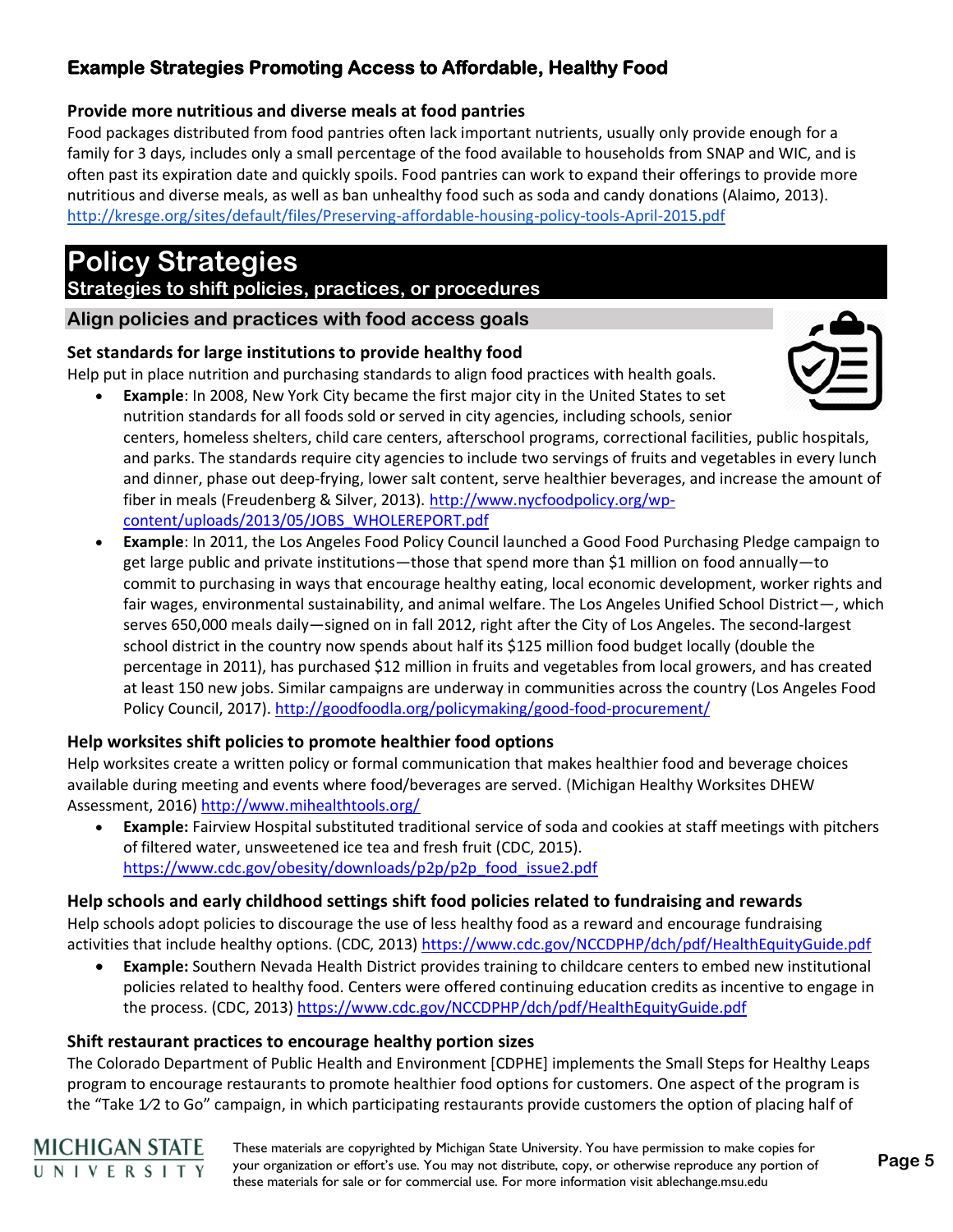their meal in a to-go box, while enjoying the other half at the restaurant (Colorado Department of Public Health, 2004).<http://hermes.cde.state.co.us/drupal/islandora/object/co%3A1589/datastream/OBJ/view>

### **Create incentives to promote healthy food options**

### **Provide incentives to encourage venues to sell or provide healthy food**

The Institute of Medicine recommends governments use incentives (e.g., tax incentives) to encourage and reward: 1) small food store owners in underserved areas to carry healthier, affordable food items; 2) food, beverage, and restaurant companies to develop, provide, and promote healthier beverages for children and adolescent; and 3) government programs and localities to provide healthy foods at competitive prices and limit calorie-dense, nutrient-poor foods (IOM, 2009). <https://www.nap.edu/catalog/12674/local-government-actions-to-prevent-childhood-obesity>

- **Example:** The California Legislature Task Force on Diabetes and Obesity has recommended creating tax incentive programs to encourage employers to adopt workplace policies that make healthy eating easier for employees, as well as offering incentives to mobile carts within ½ mile of school campuses to offer healthy and restrict unhealthy foods (Greenwood, Crawford & Ortiz, 2009). <https://nature.berkeley.edu/site/forms/pdf/diabetes-obesity.pdf>
- **Example:** The Robert Wood Johnson Foundation Action Strategies Toolkit for state and local leaders encourages state and local policy makers, through financial or other incentives, to motivate restaurants to provide price reductions for healthier foods, and convenience stores and bodegas to provide affordable healthy options (RWJF, 2009).<http://www.rwjf.org/content/dam/farm/toolkits/toolkits/2009/rwjf40056>
- **Example:** CDC has recommended that communities provide incentives for food retailers to locate in underserved areas and offer healthy food and beverage choices (Khan et al., 2009). <https://www.cdc.gov/mmwr/preview/mmwrhtml/rr5807a1.htm>

### **Provide bonus vouchers through SNAP and WIC to increase healthy food purchasing power**

Create programs that provide bonus vouchers that increase the value for purchases of fruit and vegetables at stores and farmers' markets under the Supplemental Nutrition Assistance Program and the Special Supplemental Nutrition Program for Women, Infants, and Children (WIC) (Alaimo, 2013; Bell, Mora, Hagan, Rubin & Karpyn, 2013; Frieden, Dietz & Collins, 2010).

[https://sites.nationalacademies.org/cs/groups/dbassesite/documents/webpage/dbasse\\_084303.pdf](https://sites.nationalacademies.org/cs/groups/dbassesite/documents/webpage/dbasse_084303.pdf) ; [http://thefoodtrust.org/uploads/media\\_items/access-to-healthy-food.original.pdf](http://thefoodtrust.org/uploads/media_items/access-to-healthy-food.original.pdf); <http://content.healthaffairs.org/content/29/3/357.long>

• **Example**: Michigan's Double Up Food Bucks program, which provides people using SNAP benefits with a oneto-one match for fruits and vegetables, has served 200,000 families and more than 1,000 farmers, and returned more than \$5 million to the state economy (Policy Link, 2016)**.**  [http://www.healthyfoodaccess.org/sites/default/files/Equitable-Food-Systems-FINAL-03-11-16\\_0.pdf](http://www.healthyfoodaccess.org/sites/default/files/Equitable-Food-Systems-FINAL-03-11-16_0.pdf)

### **Expand eligibility policies to improve access to needed supports**

### **Expand eligibility criteria for needed subsidized services and programs**

Expand eligibility criteria restricting access to services, or advocate for expansion of needed policies. • **Example:** The eligibility for South Dakota's CHIP program was increased from 140% to 200%

of the federal poverty level and significantly raised the number of children eligible for free or low-cost health coverage. [www.childrensdefense.org/site/PageServer?pagename=childhealth\\_chip\\_whatsworking\\_frontier](http://www.childrensdefense.org/site/PageServer?pagename=childhealth_chip_whatsworking_frontier)



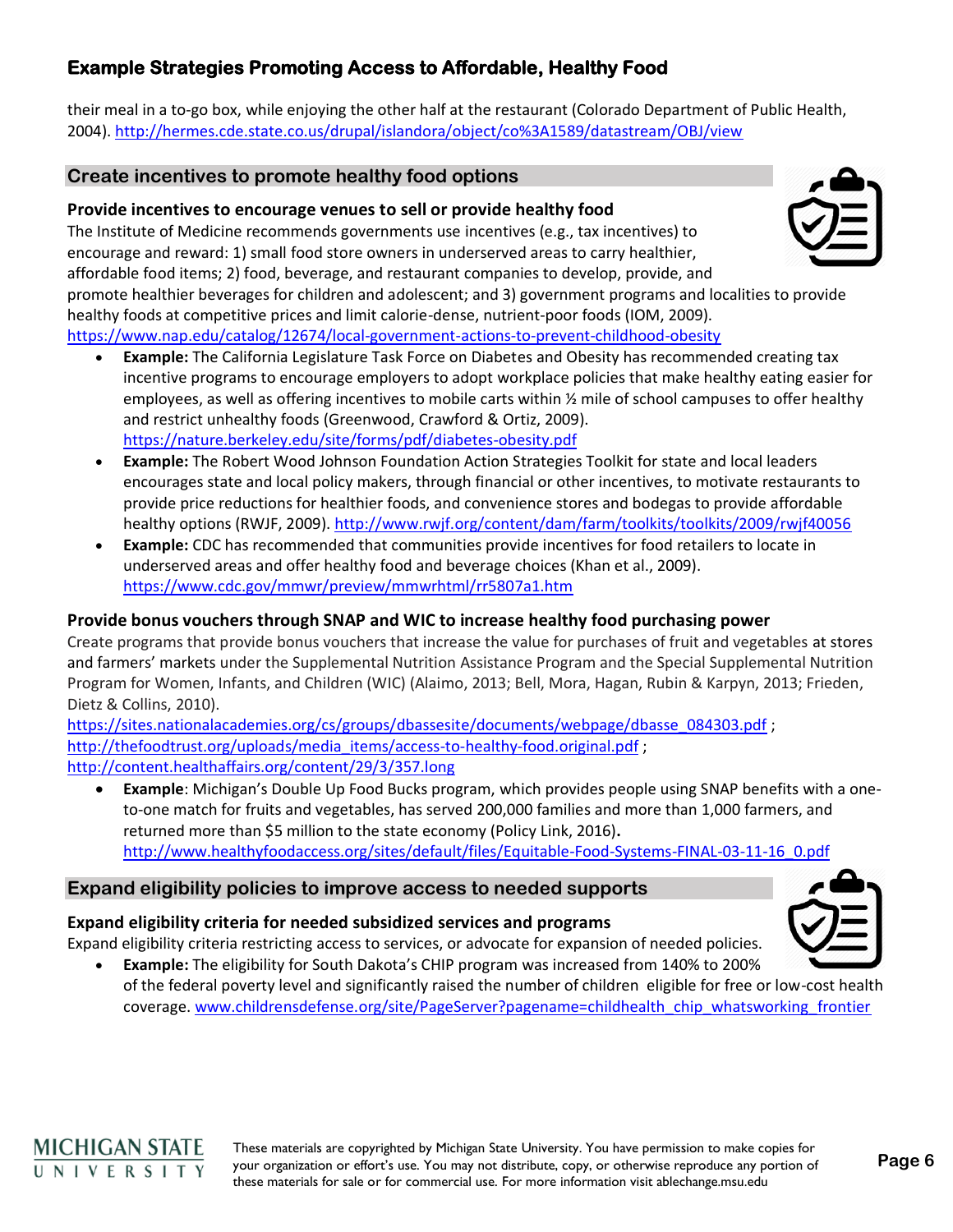### **Create disincentives to discourage unhealthy food options**

### **Increase local taxes on unhealthy foods and beverages**

In 2009, Institute of Medicine recommended local governments put policies in place (e.g., taxes, incentives, land use and zoning regulations) to discourage the consumption of calorie-dense, nutrient poor foods and beverages of minimal nutritional value, such as sugar-sweetened

beverages. Some studies suggest a tax of 1 cent an ounce on sugar-sweetened beverages (roughly 10% price increase on a 12-ounce can) would likely be the single most effective measure to reverse the obesity epidemic. Such a tax could reduce average per capita consumption by 8,000 calories annually, potentially preventing about 2.3 pounds per year of weight gain (HM Government, 2016).

[https://www.gov.uk/government/uploads/system/uploads/attachment\\_data/file/546588/Childhood\\_obesity\\_2016\\_](https://www.gov.uk/government/uploads/system/uploads/attachment_data/file/546588/Childhood_obesity_2016__2__acc.pdf) [\\_2\\_\\_acc.pdf](https://www.gov.uk/government/uploads/system/uploads/attachment_data/file/546588/Childhood_obesity_2016__2__acc.pdf)

• **Design Tip**: Using proceeds from these taxes to support obesity prevention (e.g., physical education in schools or farm-to-market incentives to increase fruit and vegetable consumption) could increase public support (HM Government, 2016).

[https://www.gov.uk/government/uploads/system/uploads/attachment\\_data/file/546588/Childhood\\_obesit](https://www.gov.uk/government/uploads/system/uploads/attachment_data/file/546588/Childhood_obesity_2016__2__acc.pdf) [y\\_2016\\_\\_2\\_\\_acc.pdf](https://www.gov.uk/government/uploads/system/uploads/attachment_data/file/546588/Childhood_obesity_2016__2__acc.pdf)

### **Eliminate subsidies and sale prices of unhealthy foods**

Eliminate tax exemptions for soda and snack food to increase prices and reduce consumption (Frieden, Dietz & Collins, 2010)[. http://content.healthaffairs.org/content/29/3/357.long](http://content.healthaffairs.org/content/29/3/357.long)

# **System Strategies**

**Strategies to shift aspects of the community system**

| System Strategies address these key community system<br>characteristics: | <b>Resources</b>   | Page 7  |
|--------------------------------------------------------------------------|--------------------|---------|
|                                                                          | <b>Connections</b> | Page 8  |
|                                                                          | <b>Mindsets</b>    | Page 10 |
|                                                                          | <b>Components</b>  | Page 11 |
|                                                                          | <b>Power</b>       | Page 13 |

## **RESOURCES**

Human, financial, and social resources

### **Build people's knowledge and skills to utilize needed services and supports**

### **Offer capacity-building to increase people's skills and confidence in buying and preparing healthy food**

Embed these efforts into ongoing capacity-building processes to ensure sustainability. Ensure programs focused on similar outcomes have aligned curriculum, practices, and terms.

• **Example:** The Munson Community Health Program through the Shape Up North initiative offers cooking demonstrations and classes to residents referred through Munson Family Practices; as incentive, participants are eligible to receive up to \$100 in market coupons (\$25 per session) to purchase fresh fruits and vegetables, and gas cards were provided to participants to reduce transportation barriers. <http://shapeupnorth.com/>







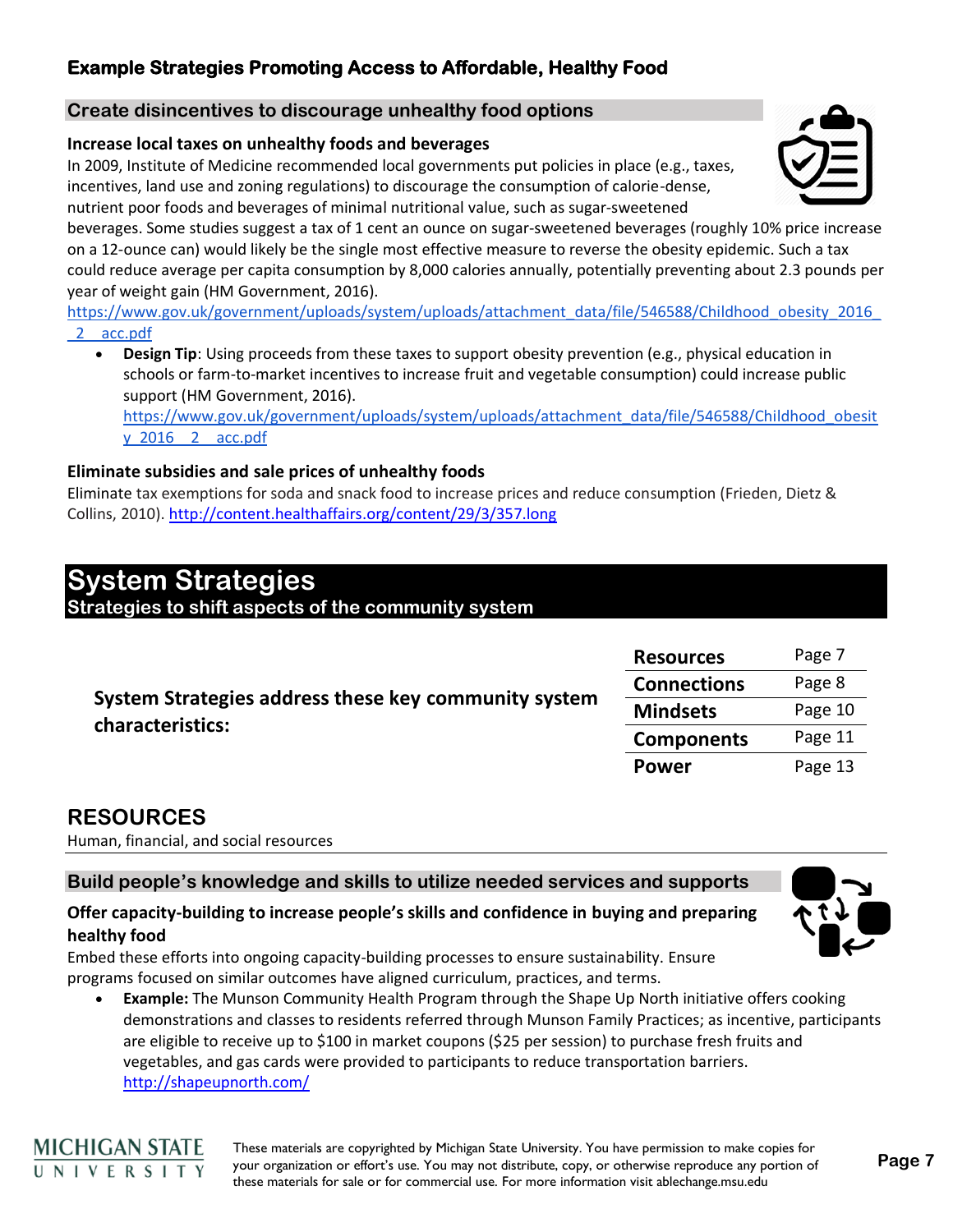### **Include information into regular mailings reaching residents**

Talk with local businesses or organizations to embed key information about available services or targeted changes into regular communications such as gas bills, school report cards, and newsletters.

### **Partner with groups, organizations, or collaboratives with similar goals to increase visibility**

Combine outreach efforts with groups pursuing similar goals to reach more settings and families.

### **Understand resident input about outreach language and how to best reach them with information**

Gather input through direct service interactions, advisory boards, etc. Resident input can ensure outreach information is easy to understand (no jargon) and reaches residents through preferred channels (e.g., social media, direct touches, mail, texts/phone, etc.).

### **Build capacity and infrastructure for healthy food vendors**

### **Use food businesses incubators to support food entrepreneurs**

Food business incubators provide capital, training, financing, and infrastructure to help food entrepreneurs (including low-income entrepreneurs and entrepreneurs of color) launch or expand their businesses. Supporting cooperatives or other food enterprises that incorporate social goals into their missions (social enterprises, B Corps, etc.) can ensure quality jobs and other community benefits (Policy Link, 2016)**.**  [http://www.healthyfoodaccess.org/sites/default/files/Equitable-Food-Systems-FINAL-03-11-16\\_0.pdf](http://www.healthyfoodaccess.org/sites/default/files/Equitable-Food-Systems-FINAL-03-11-16_0.pdf)

• **Example:** Minnesota's Latino Economic Development Center is investing in six immigrant owned food enterprises (a Latino tamale manufacturer, a commercial kitchen for Hmong growers, a produce warehouse, and several grocery stores) that will create more than 40 new full-time jobs and increase access to healthy food in two low-income, underserved areas. <http://www.healthyfoodaccess.org/node/46301>

# **CONNECTIONS**

Relationships and exchanges between people and organizations

### **Connect residents and organizations with healthy food distributors**

### **Connect farmers to institutional purchasers through Food Hubs**

Food hubs provide aggregation, distribution, marketing, and transportation services that connect small farmers to large institutional purchasers (Policy Link, 2016)**.** 

[http://www.healthyfoodaccess.org/sites/default/files/Equitable-Food-Systems-FINAL-03-11-16\\_0.pdf](http://www.healthyfoodaccess.org/sites/default/files/Equitable-Food-Systems-FINAL-03-11-16_0.pdf)

• **Example:** The Common Market has helped connect more than 70 farms in rural Pennsylvania, New Jersey, and Delaware to 150 institutions, such as schools, hospitals, and senior centers, in the Philadelphia region (Healthy Food Access Portal, 2013). [http://www.healthyfoodaccess.org/resources-tools/library/profile](http://www.healthyfoodaccess.org/resources-tools/library/profile-common-market)[common-market](http://www.healthyfoodaccess.org/resources-tools/library/profile-common-market)

### **Create systems to connect residents with surplus food or food donations.**

Use technology and networks to connect organizations and residents with surplus food or food donations.

- **Example:** Apps like "Chowberry" connect non-profits with supermarkets that have food near end of shelf life (that they would otherwise throw away) so the organizations can distribute it to needy families (Samuelson, 2017).<http://time.com/collection-post/4684788/oscar-ekponimo-next-generation-leaders/>
- **Example:** [Food for Free,](http://www.foodforfree.org/) Cambridge, MA, redistributes food from restaurants, college campuses, and supermarkets that otherwise would be thrown out.
- **Example:** In New York City, [City Harvest](http://www.cityharvest.org/programs/food-rescue) rescues 50 million pounds of food from restaurants, bakeries, supermarkets, manufacturers, and such that would have otherwise been wasted and delivers them for free to soup kitchens and shelters. <http://time.com/money/3913386/food-waste-feed-hungry/>







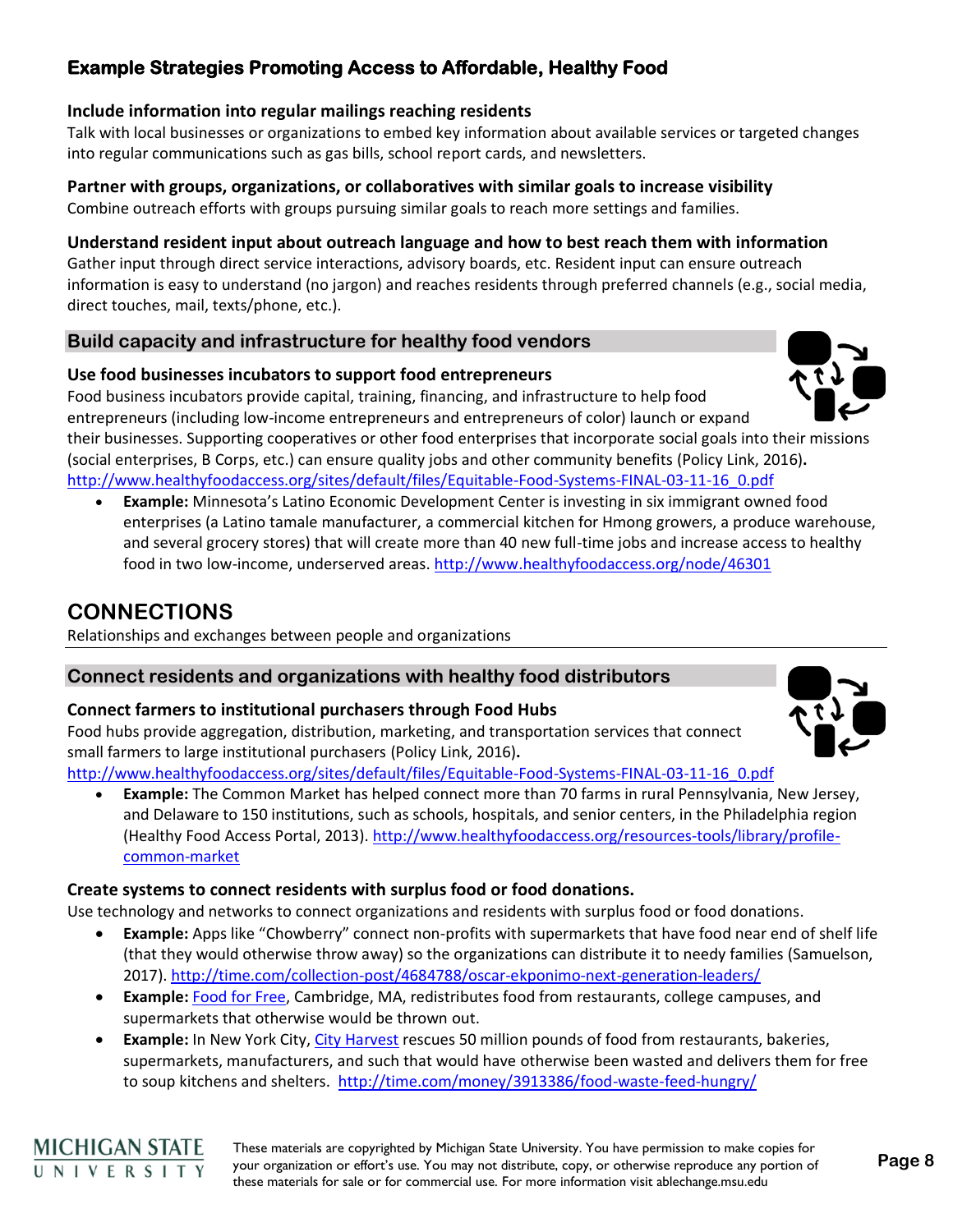### **Establish farm-to-school contracts to connect school cafeterias with local healthy food**

• **Example**: In 2005, Jefferson Elementary School, in Riverside, California, launched a farm-to-school salad bar program that provides elementary school students access to a daily salad bar stocked with a variety of locally grown produce as an alternative to the standard hot lunch. Two small, locally owned family farms, within 30 miles of the school, sell their produce at an affordable price and make weekly deliveries to the school. Since implementing the farm-to-school salad bar program, the Riverside school district has expanded the program to four additional elementary schools (Anupama, Kalb, & Beery, 2006). <http://www.nhfarmtoschool.org/uploads/5/9/6/5/5965715/goinglocal.pdf>

### **Promote referrals to accessible, affordable healthy food**

### **Engage local health care providers in "prescribing" families to engage in free programs and supports**



• **Example:** In New Haven, CT local health care providers prescribe families with health risk factors to attend New Haven Farms' free 20-week Wellness Program where families work on farm plots, learn how to prepare healthy vegetable meals using the produce they've helped to grow, and engage in healthy community meals. [http://www.nytimes.com/2014/11/07/giving/what-the-doctor-ordered-urban](http://www.nytimes.com/2014/11/07/giving/what-the-doctor-ordered-urban-farming-.html?_r=3#story-continues-2)[farming-.html?\\_r=3#story-continues-2](http://www.nytimes.com/2014/11/07/giving/what-the-doctor-ordered-urban-farming-.html?_r=3#story-continues-2)

### **Engage service navigators**

Engage service navigators through either formal settings or informal networks to help residents access needed services. Navigators can also help families prioritize which options are the best fit with their needs. Navigators can be trained volunteers, such as college students getting service hour credit.

• **Example:** Pregnancy to Employment in Washington State has social workers assess the health and social service needs and resources of expectant mothers and parents of infants and connect these families to services that may include medical care for mothers and infants, childcare, transportation assistance, job preparation, and classes on parenting, child development, nutrition, family planning, and life skills. <https://www.dshs.wa.gov/esa/chapter-5-pathways-employment/51-pregnancy-employment>

### **Embed coordinated assessment, intake forms, and referral processes**

These shared processes can help to promote coordinated referrals across multiple settings that touch families.

• **Example**: The Children's Services Council (CSC) of Palm Beach County, FL screens children from birth to early years for developmental, social, and behavioral issues using tools like the Ages and Stages Questionnaire. They then connect parents to one or more of a wide array of interventions through its strong network of organizational partners (e.g., Triple P, Incredible Years, Parent-Child Home Program, Nurse-Family Partnership, Centering Pregnancy, etc.). [http://www.bridgespan.org/getattachment/feb8d3d3-042c-4a7b](http://www.bridgespan.org/getattachment/feb8d3d3-042c-4a7b-a828-3b5bda8283a9/Achieving-Kindergarten-Readiness-for-All-Our-Child.aspx)[a828-3b5bda8283a9/Achieving-Kindergarten-Readiness-for-All-Our-Child.aspx](http://www.bridgespan.org/getattachment/feb8d3d3-042c-4a7b-a828-3b5bda8283a9/Achieving-Kindergarten-Readiness-for-All-Our-Child.aspx)

### **Engage cross-sector providers and community stakeholders in making referrals during natural touches**

For example, stakeholders like healthcare providers, clergy, hair salon stylists, grocery store checkout lines, and bank tellers can be great partners for referring families to opportunities and supports.

### **Use 211 to refer residents to opportunities, programs, and supports**

This strategy can be used to distribute information to both residents and professionals. Ensure 211 is current and stakeholders are aware of this resource

### **Coordinate and align efforts to promote access to affordable, healthy food**

### **Help settings adopt aligned transition processes**

These processes can make it easier for residents to transition from one program to another.

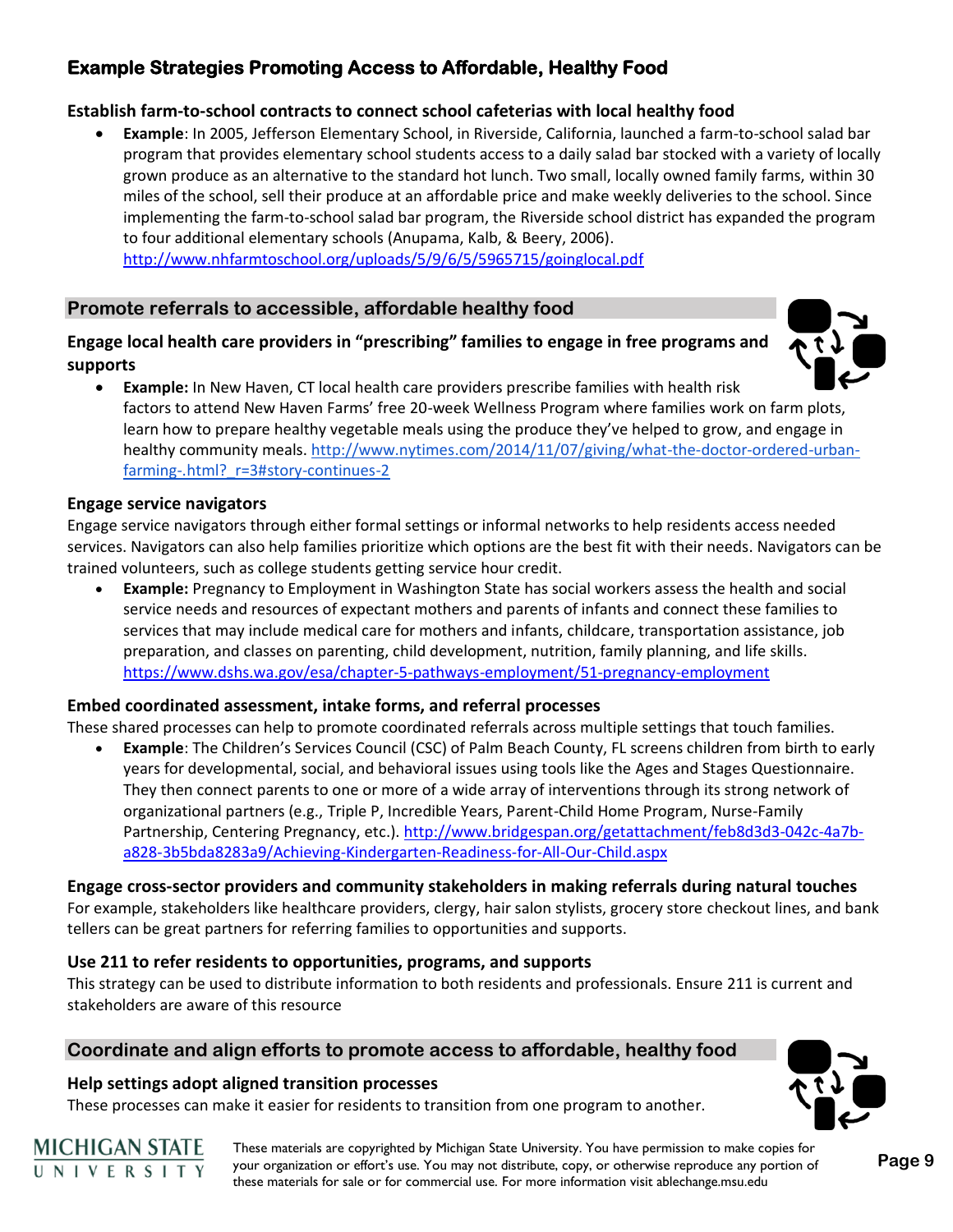• **Example**: In some communities, hospitals partner with the Women, Infants, and Children Program (WIC) to put practices into place to ensure continuity of breastfeeding support for low-income mothers following discharge

#### **Create a shared consent form**

This strategy gives families the opportunity to give consent to information sharing across organizations given current policies such as HIPAA and FERPA.

### **Develop integrated electronic information systems/software**

These systems make client information accessible to multiple organizations based on residents' consent

• **Example:** Healthy Beginnings out of Palm Beach, Florida, includes an integrated data system that tracks individual children as they move between providers in the service delivery network. [http://www.bridgespan.org/getattachment/feb8d3d3-042c-4a7b-a828-3b5bda8283a9/Achieving-](http://www.bridgespan.org/getattachment/feb8d3d3-042c-4a7b-a828-3b5bda8283a9/Achieving-Kindergarten-Readiness-for-All-Our-Child.aspx)[Kindergarten-Readiness-for-All-Our-Child.aspx](http://www.bridgespan.org/getattachment/feb8d3d3-042c-4a7b-a828-3b5bda8283a9/Achieving-Kindergarten-Readiness-for-All-Our-Child.aspx)

#### **Leverage private sector support and public-private partnerships**

These partnerships can expand the array of available services, programs, and supports.

• **Example**: The Illinois Facilities Fund is a community lender that provides low-interest loans and technical assistance to non-profits for facility renovation and construction. Public- and private-sector resources and expertise combine to support capital improvements.<http://www.iff.org/>

#### **Braid funding across efforts**

This strategy can create larger collective pots of funding to support expansion of needed services. Consider how to bundle these services together to maximize funding (see Components section for examples of bundling services)

• **Example:** In MI, the Great Start Readiness Program, Early Childhood Special Education, and Head Start have braided funds to cover the cost of preschool classrooms. These funds can be coordinated and allocated so that they are not overlapping and are able to fill any gaps. [http://www.michigan.gov/documents/mde/Braided\\_Funding\\_in\\_Early\\_Childhood\\_Education\\_402501\\_7.pdf](http://www.michigan.gov/documents/mde/Braided_Funding_in_Early_Childhood_Education_402501_7.pdf)

## **MINDSETS**

Shared attitudes, values, beliefs, and priorities

### **Shift mindsets around healthy food access**

#### **Social marketing campaigns to create new community attitudes around healthy food**

Studies suggest social marketing/media campaigns that are carefully crafted, prototyped with end users, fully funded, highly targeted for specific audiences and goals, and sustained over a long period of time can have positive impacts on health behaviors. Many social marketing campaigns are emerging in recent years to shift people's attitudes around sugar-sweetened beverages (AAPD, 2010; Glickman et al., 2012). <http://store.aapd.org/index.php/professional-resources/reference-manual.html>;

<https://www.ncbi.nlm.nih.gov/pubmed/24830053>

- **Example:** A campaign launched in in 2011 titled "Life's Sweeter with Fewer Sugary Drinks" aimed to decrease consumption of sugar-sweetened beverages (regular soda, fruit drinks with less than 100 percent juice, sweetened teas, lemonade, energy drinks, and sports drinks) to three cans per person per week by 2020. The campaign brings together health experts, civic organizations, youth groups, employers, hospitals, and government agencies to support these goals. The campaign has been embraced by the American Diabetes Association, the American Heart Association, the Center for Science in the Public Interest, and more than 100 local and national health organizations (Glickman, 2012). <https://www.ncbi.nlm.nih.gov/pubmed/24830053>
- **Design Tip**: "Hard-hitting" anti-tobacco ads that graphically show the human impact of tobacco-related disease are most effective in reducing tobacco use compared to "positive" ads, which have little to no impact



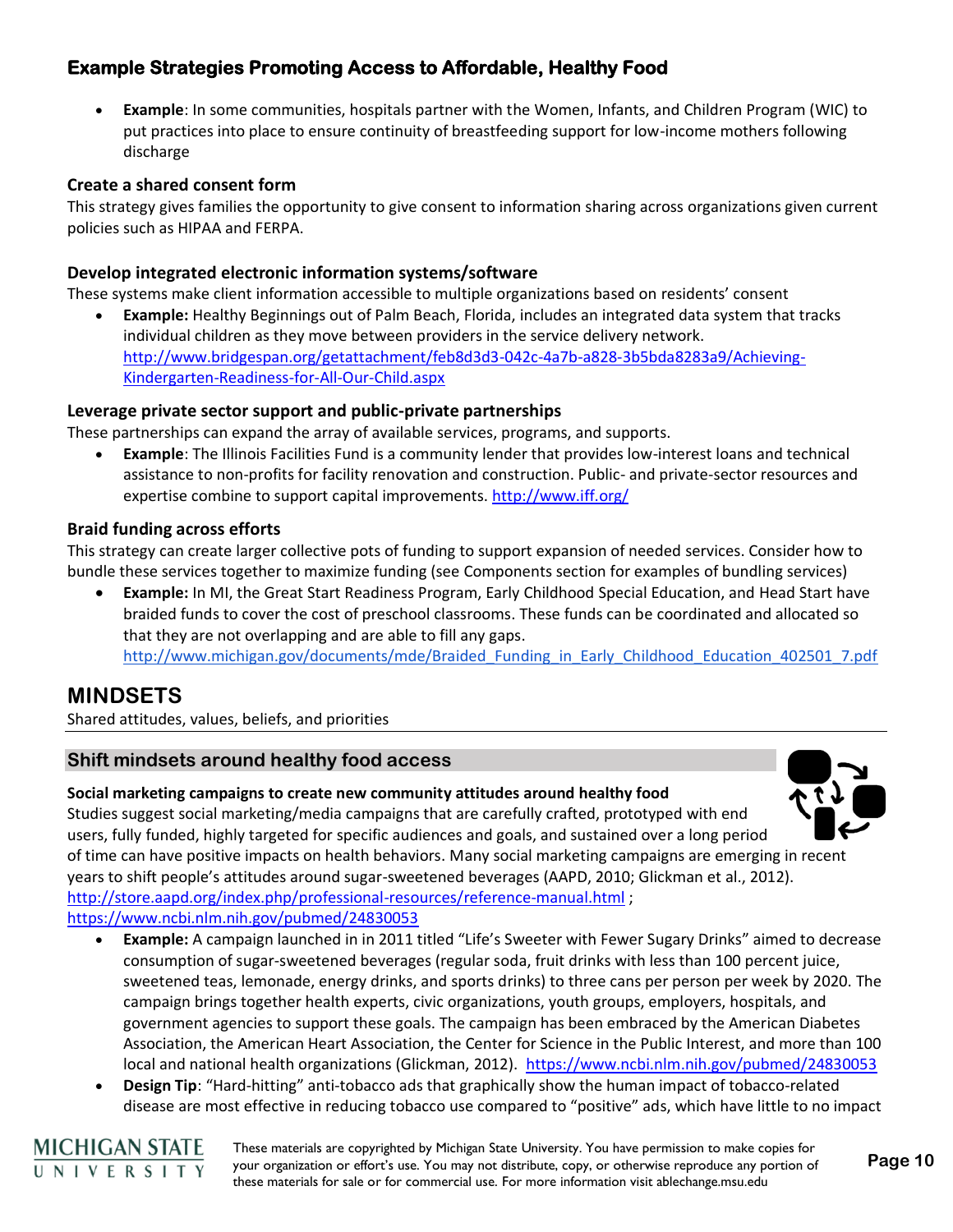on behavior. Advertising that is likely to be effective for obesity outcomes can be seen in New York City's recent anti-soda campaign that focused on harm caused by products and does not stigmatize individuals (Miller & Buhle, 2017).<http://www1.nyc.gov/site/doh/about/press/pr2017/pr065-17.page>

### **Support grass-roots, resident-driven advocacy campaigns**

Support local residents in advocating for healthier food environments in their community. For example, support residents to approach local, state, or federal officials with information about needed shifts in community planning, budgeting, and infrastructure.

• **Example:** Michigan's Children Sandbox Party is the state's leading non-partisan grassroots advocacy network for children, youth and families. Their aim is to advance state policies, practices and investments that support health, development and learning from cradle to career.<http://www.michigansandboxparty.org/>

### **Remove separate, stigmatizing intake processes**

Remove processes that could call out or discourage low-income residents for using subsidized supports or services (e.g., WIC, social services, housing vouchers, etc.). Work with stakeholders to identify efforts to prevent obvious identification of eligible students. Consider avoiding separate lines for competitive foods and food programs. Provide the same food options to all students. Explore a cashless point-of-sale system where all students have an account in a database. (CDC, 2013)<https://www.cdc.gov/NCCDPHP/dch/pdf/HealthEquityGuide.pdf>

# **COMPONENTS**

Range, quality, effectiveness, and accessibility of services, supports, and opportunities

### **Eliminate system barriers to accessing healthy food**

### **Ensure all farmers markets accept food assistance vouchers**

Encourage all farmers markets to accept SNAP benefits and Michigan's Double Up Food Bucks program (Policy Link, 2016). [http://www.healthyfoodaccess.org/sites/default/files/Equitable-Food-](http://www.healthyfoodaccess.org/sites/default/files/Equitable-Food-Systems-FINAL-03-11-16_0.pdf)[Systems-FINAL-03-11-16\\_0.pdf](http://www.healthyfoodaccess.org/sites/default/files/Equitable-Food-Systems-FINAL-03-11-16_0.pdf)

### **Reduce access barriers to federal food-assistance programs**

Research suggests making SNAP offices more accessible is one of the most powerful and feasible strategies to increase the use of these benefits. This is important because in 2013 only 41% of Feeding America clients accessed SNAP benefits even though 88% were potentially eligible based on their income. The following system issues were found to affect the accessibility of SNAP:

- o availability of SNAP offices, and hours of operation
- o cumbersome application process
- o inadequate application processing capacity and infrastructure
- o limited personnel in SNAP offices and of state caseworkers
- o limited community awareness
- o inadequate funding

Stigma and negative perceptions among potential participants (Pinard et al., 2016). <http://www.tandfonline.com/doi/abs/10.1080/19320248.2016.1146194>

### **Offer programming and supports at accessible times and locations**

**Co-locate multiple opportunities, cross-sector providers, or programs to improve access** For example, locate programing in neighborhood settings (e.g., churches, schools); a DHS worker within the schools; mental health providers in physician offices. Engage residents in identifying the





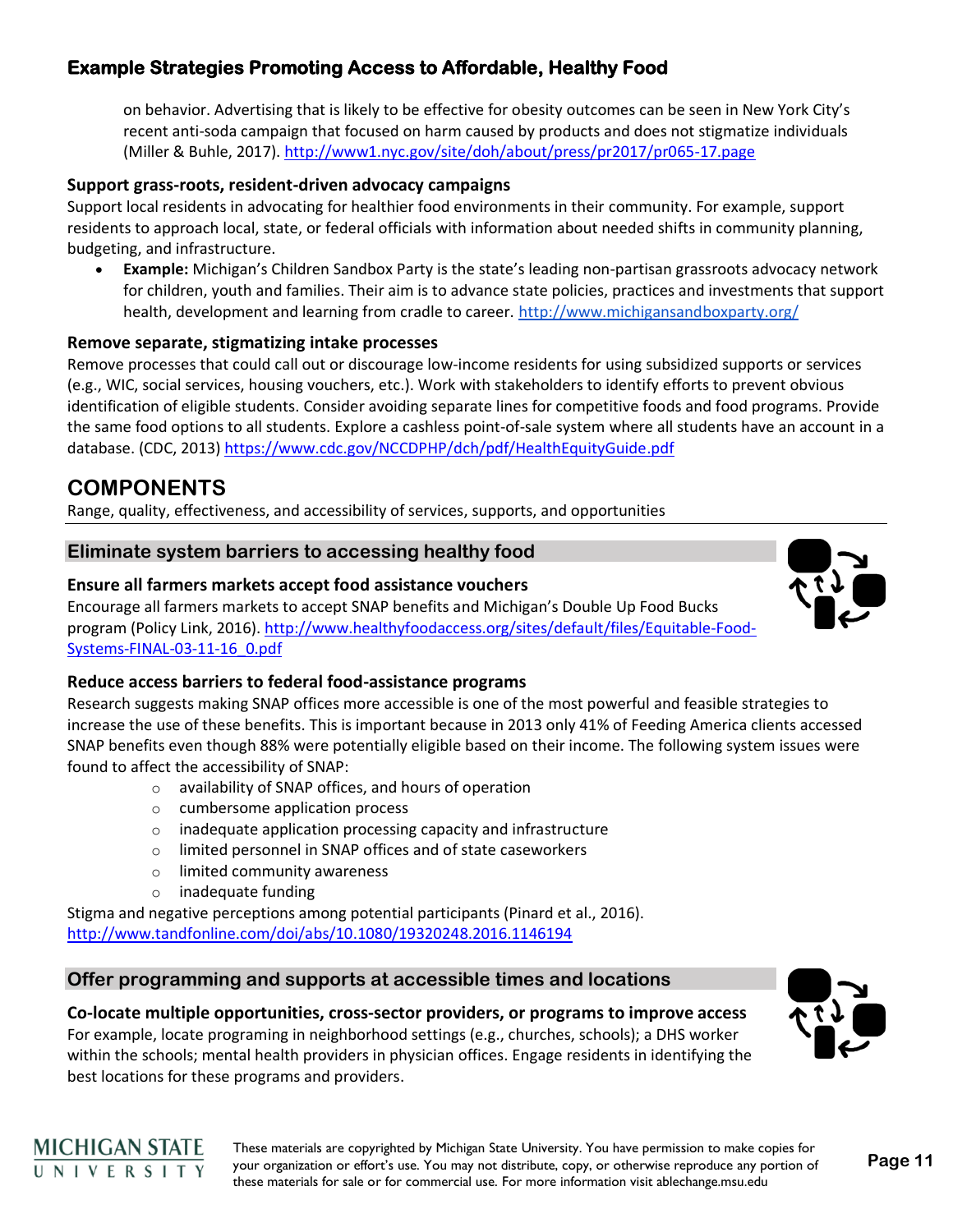- **Example:** A high school in North Carolina has partnered with local organizations to provide a resources pantry where high school students in need can anonymously access basic resources like food, hygienic products, school supplies, and clothing. [http://www.wral.com/new-food-pantry-at-raleigh-high-school](http://www.wral.com/new-food-pantry-at-raleigh-high-school-serves-hungry-students/16093484/)[serves-hungry-students/16093484/](http://www.wral.com/new-food-pantry-at-raleigh-high-school-serves-hungry-students/16093484/)
- **Example:** The Center for Family Life in Sunset Park, Brooklyn (New York), is the community nucleus for immigrant families who need help overcoming cultural, economic, and language barriers to help their children succeed in school. The hub provides intensive individual, family, and group counseling, neighborhood-based foster care, and emergency services such as crisis intervention, food, and clothing. Networking extends to the police, churches, and elected officials. [www.cflsp.org](http://www.cflsp.org/)

### **Have providers deliver bundled services, products, or opportunities**

This helps to reduce the number of service visits residents need to make and to simultaneously meet multiple needs.

• **Example** For example, the Santa Clara County Public Health Department awarded mini-grants to communitybased organizations to provide bundled tobacco cessation services to populations at high risk for tobacco use. These grants allowed cessation counseling, referrals, and nicotine replacement therapy offered on site in places like health care clinics, mental health facilities, and college campuses. <https://www.sccgov.org/sites/sccphd/en-us/healthproviders/tobaccoprevention/Pages/default.aspx>

#### **Hire shared staff to provide services at multiple settings.**

Combine resources to hire a staff that can rotate across settings.

#### **Create satellite offices**

Integrating satellite offices in neighborhoods where families live to improve access to needed services.

• **Example:** Children's Hospital of Milwaukee opened clinics in neighborhoods where there were too few care providers to meet the primary care and dental needs of residents. Two of their clinics are located at sites already serving low-income families, including the YMCA. These sites provide health services to children AND caregivers.

### **Extend hours beyond traditional 9-5 schedules**

Extended hours can make it easier for working families to participate.

• **Example** Th[e](http://www.chamblisscenter.org/) [Chambliss Center for Children](http://www.chamblisscenter.org/) in Chattanooga, Tennessee makes it easy for parents who work second and third shifts or are in school to access high quality care for their children. They do this by offering affordable, high-quality learning environments, nutritious meals, school transportation and care 24 hours a day, 7 days a week, 365 days a year, for children ranging from 6 weeks to 12 years. [https://www.wkkf.org/what-we-do/featured-work/chambliss-center-for-childrens-early-learning-program](https://www.wkkf.org/what-we-do/featured-work/chambliss-center-for-childrens-early-learning-program-provides-affordable-child-care-for-families)[provides-affordable-child-care-for-families](https://www.wkkf.org/what-we-do/featured-work/chambliss-center-for-childrens-early-learning-program-provides-affordable-child-care-for-families)

#### **Offer opportunities, supports, or services during existing gathering times**

Offer time-limited resources, supports, and services (e.g., flu shots) during parent-teacher conferences, family nights, and other events where families naturally gather.

### **Simplify enrollment processes to improve accessibility**

#### **Simplify application processes to make it easier to enroll in programs.**

For example, create a common application or common intake hub, reduce the number of intake step involved in the enrollment process, or develop intake applications as a phone app.

• **Example:** South Dakota simplified its CHIP and Medicaid application process by issuing a single card for both. [www.childrensdefense.org/site/PageServer?pagename=childhealth\\_chip\\_whatsworking\\_frontier](http://www.childrensdefense.org/site/PageServer?pagename=childhealth_chip_whatsworking_frontier)